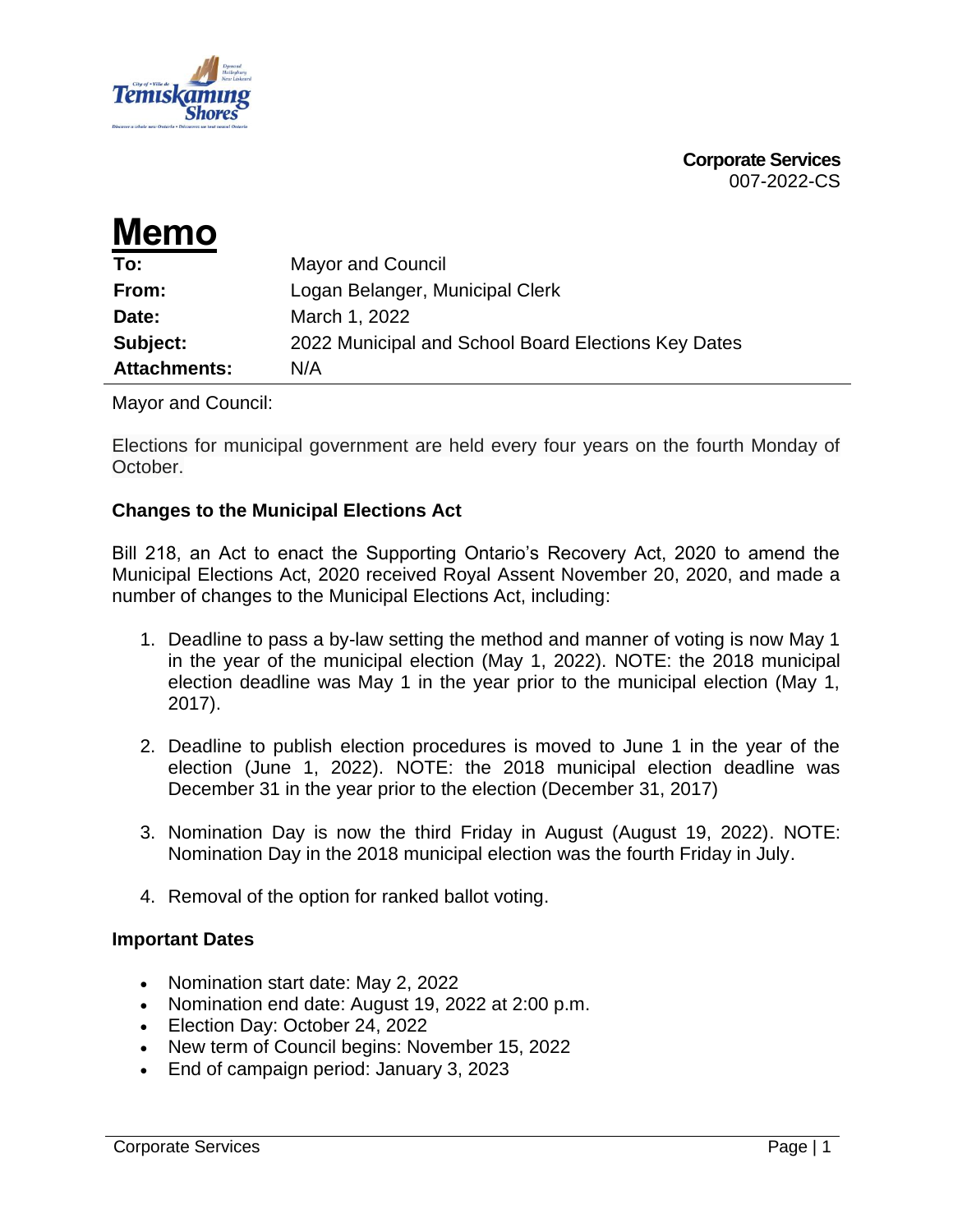

# **Election Timelines – Key Dates**

#### Monday, May 2, 2022

- First day to file a nomination paper for the offices of Mayor, Councillor and School Board Trustee:
	- $\circ$  Once the nomination paper is filed with the Clerk, the candidate can start raising and spending money on their campaign
	- o preliminary spending limit provided to candidates
	- o preliminary contribution limit provided to candidates (does not apply to School Board Trustee candidates)
- First day to file a notice of registration as a third-party advertiser
	- $\circ$  a third party advertiser cannot raise or spend money on their campaign, nor begin advertising, until their registration is certified by the Clerk
	- o preliminary spending limit provided to third party advertiser upon certification.

# Friday, August 19, 2022

- Nomination Day
	- o On Nomination Day, nominations may only be filed between 9:00 a.m. and 2:00 p.m.
- 2:00 p.m. deadline for candidates to:
	- $\circ$  file a nomination
	- $\circ$  withdraw a nomination (in writing)
	- o change office

# Monday, August 22, 2022

- Last day for the Clerk to certify candidate nomination papers by 4:00 p.m.
- Declare the candidate(s) elected by acclamation

# Wednesday, August 24, 2022

- Additional nominations may be filed between 9:00 a.m. and 2:00 p.m., if the number of nominations filed for an office and certified is less than the number of persons to be elected to the office
	- $\circ$  A candidate who wishes to withdraw their additional nomination must notify the clerk in writing before 2:00 p.m.

# Thursday, August 25, 2022

- Any additional nominations to be examined and certified by 4:00 p.m.
- Declare the candidate(s) elected by acclamation.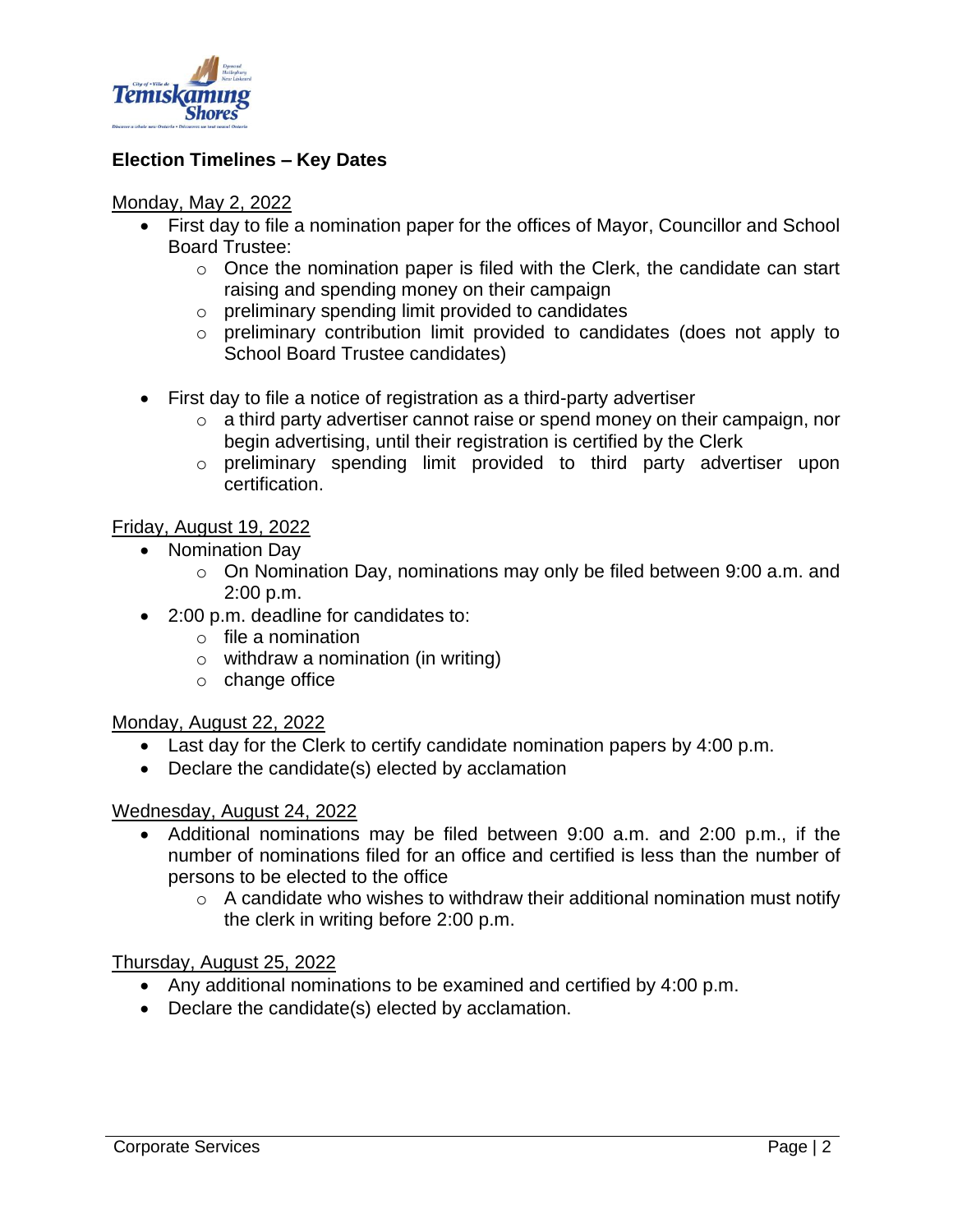

# Thursday, September 1, 2022

- On written request, voters' list available to certified candidates for an office
- Revision period begins.
	- o From September 1 until the close of voting, on voting day (October 24), a person may submit an application to have their name added to or removed from the voters' list, or to have their information on the voters' list amended.
	- o From September 1 until the close of voting, on voting day (October 24), a person may submit an application requesting that a deceased person's name be removed from the voters' list.

#### Saturday, September 24, 2022

First possible day to hold an advance vote

# Monday, September 26, 2022

- Last day to provide candidates with:
	- o A certificate of the applicable maximum amount of expenses
	- o A certificate of the applicable maximum amount of contributions to a candidate's own election campaign
	- $\circ$  A certificate of the applicable maximum amount for parties, etc. after voting day
- Last day to provide registered third parties with:
	- o A certificate of the applicable maximum amount of expenses
	- $\circ$  A certificate of the applicable maximum amount for parties, etc. after voting day

# Friday, October 21, 2022

• Last day for third party advertisers to file their notice of registration.

# Monday, October 24, 2022

- Voting Day
	- o Voting places are to open at 10:00 a.m. and close at 8:00 p.m., unless an earlier opening or reduced voting hours have been established by the clerk
	- o Deadline for applications to have a name added to or removed from the voters' list, or to have information on the voters' list amended

#### Tuesday, November 15, 2022

- New term of office commences
- New council deemed to be organized when the declarations of office have been made by a sufficient number of members to form a quorum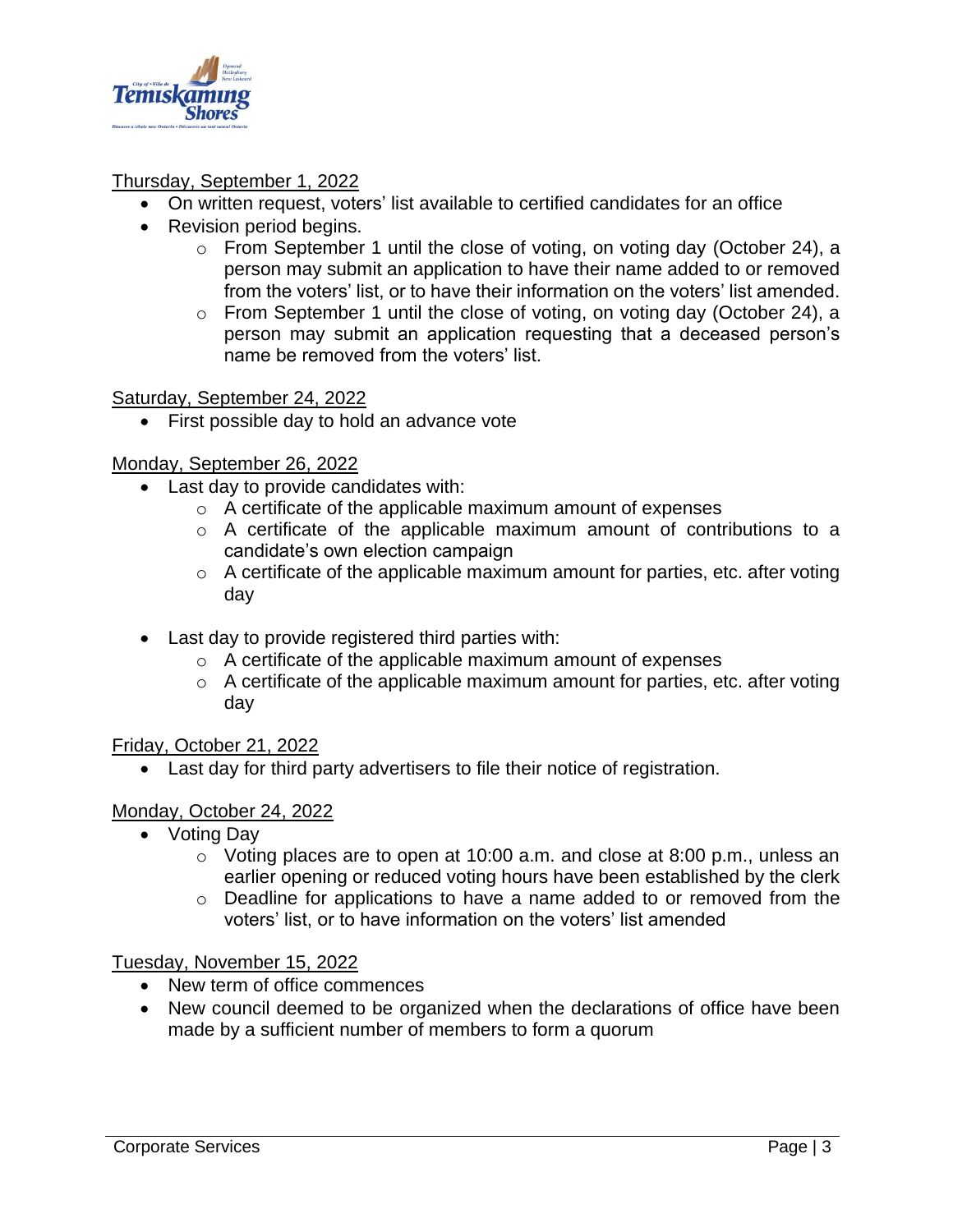

# Friday, December 16, 2022

• Deadline for the newly formed council to host their first meeting **Note**: Section 3.1 of the City of Temiskaming Shores Procedural By-law No. 2008- 160, as amended, states that the Inaugural Meeting date shall be held on the first Monday of December in an election year at 6:00 p.m.

#### Tuesday, January 3, 2023

- End of election campaign period for candidates and third party advertisers
- Last day for candidates and registered third parties to provide written notice in the prescribed form, of a deficit and the continuation of their campaign period

#### Thursday, March 30, 2023

- Last day for candidates and registered third parties to apply to the Superior Court of Justice to extend the time for filing their initial financial statements and auditor's reports
	- o The court may grant an extension of no more than 90 days

#### Friday, March 31, 2023 at 2:00 p.m.

- Last day for candidates and third party advertisers to file the initial financial statements and auditors reports
- Last day for candidates and registered third parties to notify the clerk, in writing, that an application has been made to Superior Court of Justice to extend the time for filing their initial financial statement and auditor's report

Note: Candidates that file their financial statements and auditor's reports by the 2:00 p.m. deadline are entitled to receive a refund of their nomination filing fee

Monday, May 1, 2023, 2:00 p.m.

• Last day for candidates and registered third parties to file their initial financial statements and auditor's reports (with a \$500 late filing fee)

Thursday, June 29, 2023

• Last day for an elector to apply for a compliance audit of a candidate or registered third party's initial financial statement

Friday, June 30, 2023

• Last day of the extended campaign period for candidates and registered third parties that extended their campaign due to a deficit, or that recommenced their campaign due to a recount, controverted election, or compliance audit

Note: Last day may be earlier if the deficit is eliminated